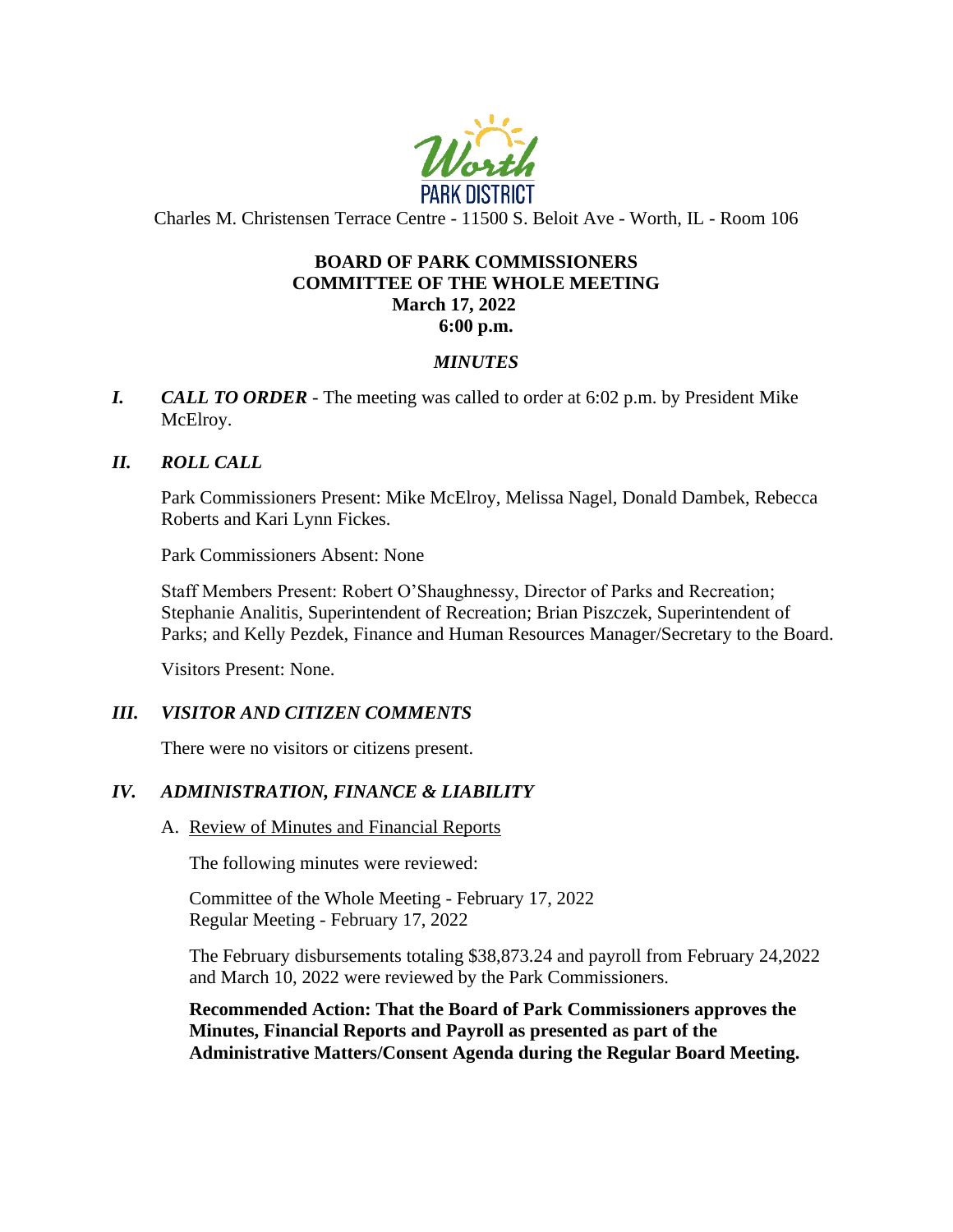B. Operations Budget - Tentative - FY 2022-23

The Operation Budget for FY 2022-23 in its tentative form was presented. A copy of the budget was included in the meeting information.

The tentative budget was developed as a balanced budget in both the Corporate and Recreation funds. With the capital projects approved the month prior and the unknown results on two outstanding grant applications, a final budget will be presented in May versus April, in hopes that the grant results will be known.

A tentative Budget & Appropriation Ordinance will be posted and available for public inspection until the final adoption.

#### **Recommended Action: That the Board of Park Commissioners approves the Operations Budget - Tentative - FY 2022-23.**

### *V. FACILITY, PARKS & PLANNING*

#### A. Master Plan Update Discussion

Discussion continued on a potential referendum for the Park District. A variety of ballot questions used by other Park Districts throughout the state were presented, along with promotional pieces used. It was suggested that a Special Meeting be scheduled for discussion on this topic. The Special Meeting was scheduled for March 31 at 6:00 p.m.

#### **Recommended Action: No action recommended.**

B. Capital Projects - FY 2022-23

Director of Parks and Recreation O'Shaughnessy presented the proposed capital projects for FY 2022-23. A list of the projects was included in the meeting information. The projects will be funded through the Capital, Corporate, Recreation, Museum and Special Recreation funds.

#### **Recommended Action: That the Board of Parks and Recreation approve the proposed capital projects or FY 2022-23.**

C. Capital Projects Update - FY 2021-22

The capital projects for the current fiscal year were reviewed.

#### **Recommended Action: No action recommended.**

D. Parks Department Update

Superintendent of Parks Piszczek presented an update of the Parks Department.

#### **Recommended Action: No action recommended.**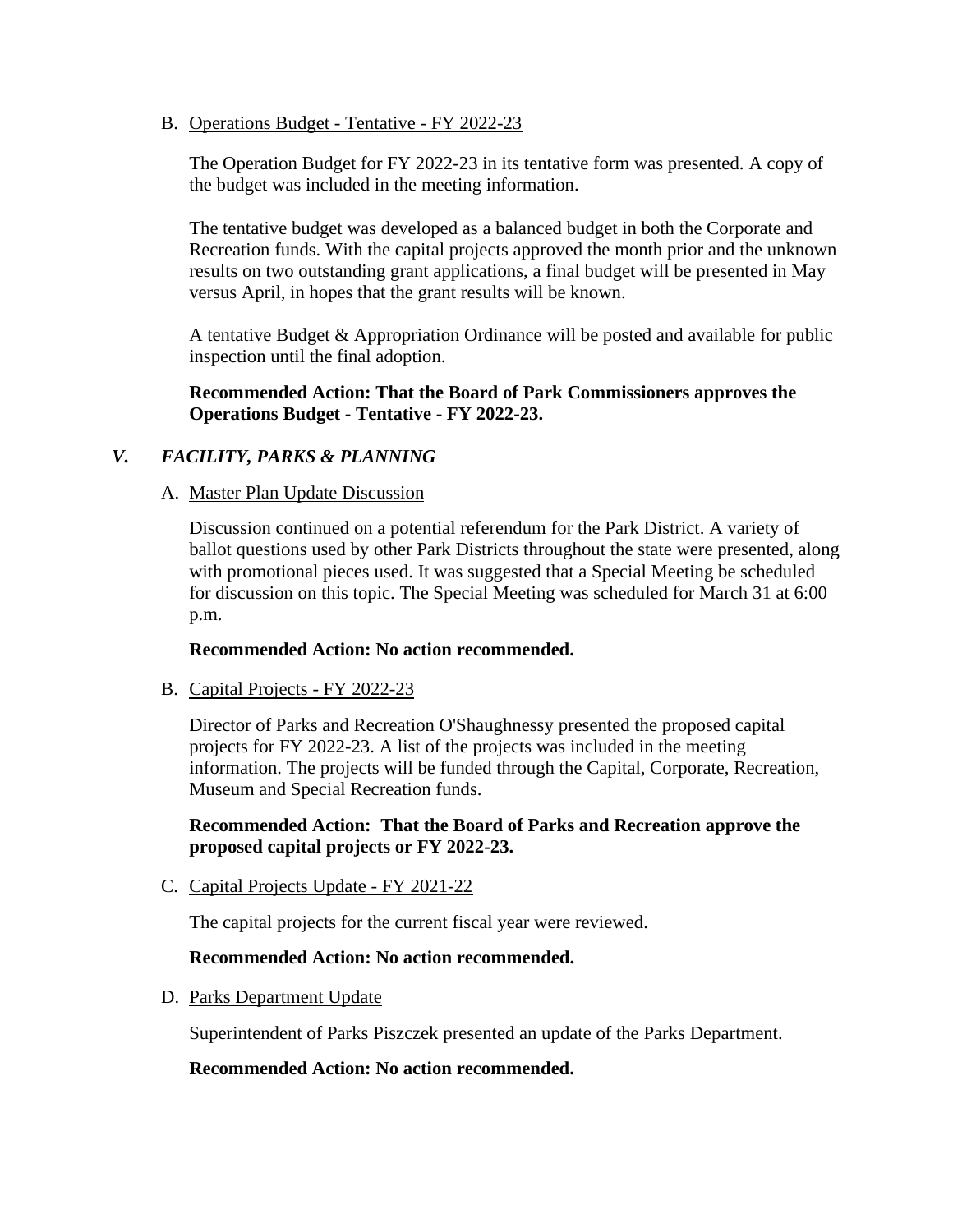#### *VI. RECREATION*

#### A. Professional Services - Brochure Printing - FY 2022-23

Superintendent of Recreation Analitis presented the 5 quotes received for the printing of the Park District's seasonal brochure. The brochure has been available online over the past year and one half and it was determined to return to a hard copy format to be distributed to all households in the Park District. There are approximately 3,900 households in the Park District. 4,500 brochures will be printed with the overage to be distributed at the Terrace Centre, other community buildings, local businesses and to non-residents. The 5 quotations were included in the meeting information. It was recommended to award this service to American Litho Printing as they quoted the best price and references were outstanding as they have performed similar work in Palos Hills and Oak Forest. This service will be for the Summer 2022, Fall 2022 and Winter/Spring 2022-23 brochures.

### **Recommended Action: That the Board of Park Commissioners approves the recommendation for American Litho Printing of Milwaukee, WI, for professional services of brochure printing for FY 2022-23.**

B. Terrace Centre Rental Rates - FY 2022-23

Superintendent of Recreation Analitis presented the proposed Terrace Centre Rental Rates for FY 2022-23 (included in the meeting information).

#### **Recommended Action: That the Board of Park Commissioners approves the Terrace Centre Rental Rates for FY 2022-23.**

C. Field Reservation Rates - FY 2022-23

Superintendent of Recreation Analitis presented the proposed Field Reservation Rates for FY 2022-23 (included in the meeting information).

#### **Recommended Action: That the Board of Park Commissioners approves the Field Reservation Rates for FY 2022-23.**

D. Shelter Reservation Rates - FY 2022-23

Superintendent of Recreation Analitis presented the proposed Shelter Reservation Rates for FY 2022-23 (included in the meeting information).

#### **Recommended Action: That the Board of Park Commissioners approves the Shelter Reservation rates for FY 2022-23.**

E. Recreation Department Update

Superintendent of Recreation Analitis presented an update of the Recreation Department.

#### **Recommended Action: No action recommended.**